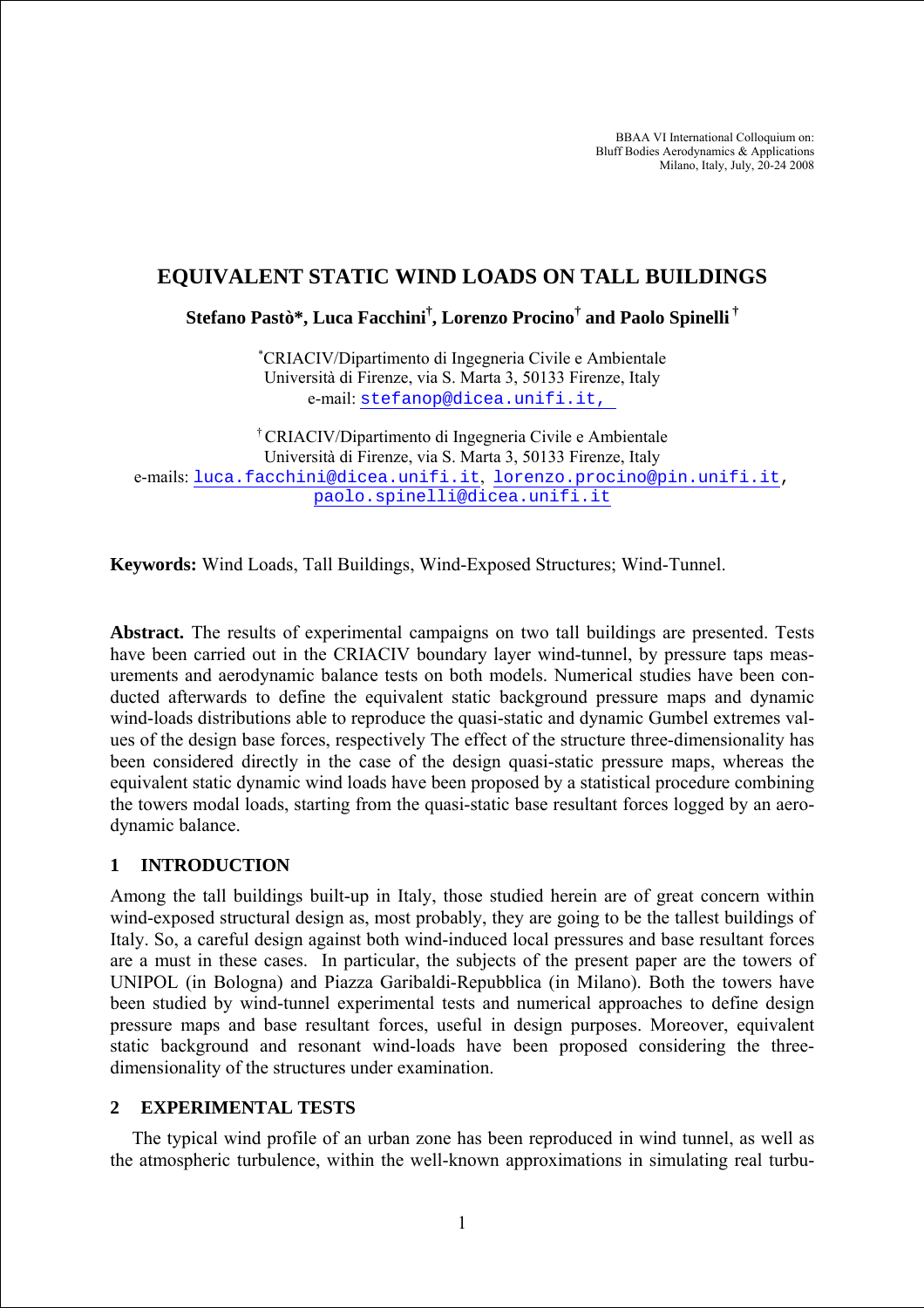lence length scales. Moreover, the towers model and the surrounding urban contexts have been reproduced and placed in the text-section of the wind-tunnel, as shown in Fig. (1). In particular, both the models are 1:350 scaled and equipped by 125 and 140 pressure taps in the case of the Unipol and Garibaldi-Repubblica towers, respectively. Pressure fields have been logged within 16 wind directions, equally spaced by 22.5° degrees, by a sampling frequency of 250Hz during 30 seconds. For each pressure tap, the Gumbel extremes values (Ref. [2]) have been computed, given a return period of 50 years corresponding to an occurrence probability equal to 0.02. Nevertheless, with the aim of defining the design values of the base resultant forces, the integration of the extreme pressure maps might be too conservative as such extremes values would be supposed to act simultaneously. For this reason, the time history of each base resultant forces has computed in the time domain by integrating the pressure field at first, then their extremes values have been computed, as shown if Fig. (2). Once it has been possible to obtain the time instant during which such extreme values took place independently, the pressure maps belonging to this time instant have been obtained (see Fig. (3)). In this way, these maps reproduce the local pressure corresponding to the design values of each force component  $(F_x, F_y, M_x, M_y, M_z)$  and should be agreed upon as quasi-static forces as no dynamic effects have been considered within this first procedure.





Figure 1: Showing of the wind-tunnel samples: (left) UNIPOL tower; (right) Garibaldi-Repubblica tower.



Figura 2. Garibaldi-Repubblica tower: Gumbel extremes of  $F_x$  and  $M_y$ :  $\blacktriangle$  aerodynamic balance tests; O integration of pressure maps. + design value.

As it is possible to see in Figs (2) and (3), the base forces and moments are expressed in  $m<sup>2</sup>$ and  $m<sup>3</sup>$ , respectively. To get the full scale forces, it is necessary to multiply those values by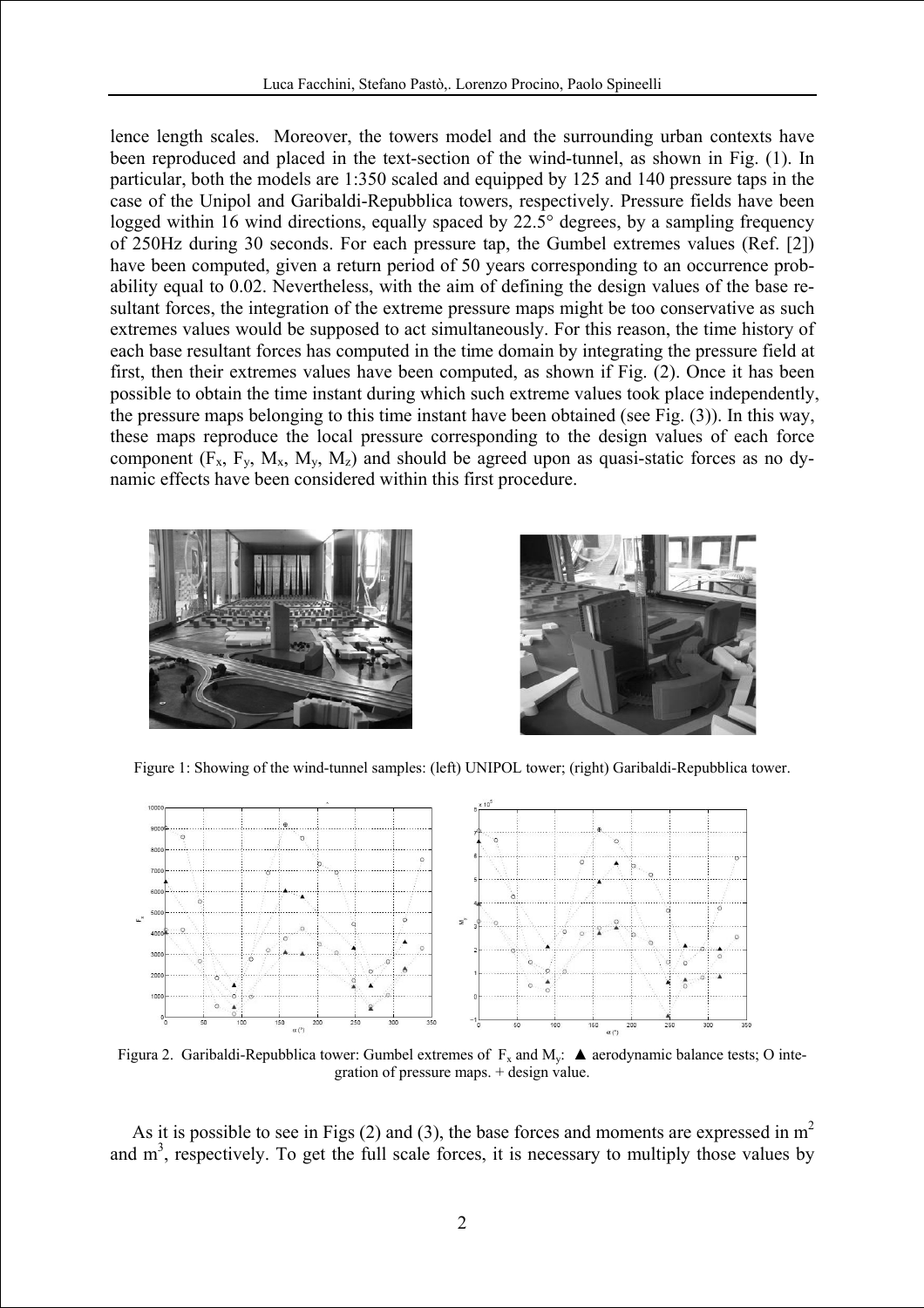the reference dynamic pressure,  $q_{10}$ , the exposure coefficient  $c_{e}$ , and the dynamic coefficient  $c<sub>d</sub>$ , as provided in Eurocode-1 (Ref. [1]). Pressure taps measurements are of great concern in designing wind-exposed structures, but clear and inevitable approximations occur by integrating pressure maps since at each tap is associated a certain influence area, whereas the real wind-induced pressure field is continuous itself. Moreover, because of the similitude criteria, it is not always possible to choose the opportune sampling frequency allowing to simulate the real frequency contents of the wind-induced pressures, generally in the range between 0Hz and 4Hz. For this reasons, the base resultant forces of the two towers have been logged by aerodynamic balance tests as well, by a sampling frequency of 1000 Hz. A comparison between the extremes values of the base forces are shown in Fig (2) and Fig (4).



Figure 3: Left) pressure coefficient map belonging to the extreme value of  $M_x$ ; Right) time history of  $M_x$  at a wind angle of attack α=157.5°; **-** Gumbel threshold.



Figura 4. UNIPOL Tower: Gumbel extremes of  $F_x$  and  $M_y$ 

particular, such loads are obtained, by the logged moments,  $M_x$ ,  $M_y$ ,  $M_z$  at the base of the models, in the following manner (Ref. [3]): Starting from the results of the aerodynamic-balance tests, it has been possible to get the design wind loads acting on the towers, within the hypothesis of cantilever-like structure. In

$$
F_{D}(z) = \hat{M}_{D} \frac{m(z)\varphi(z)}{\int_{0}^{H} m(z)\varphi(z)\lambda(z)dz}
$$
 (1)

ence function (equal to z in the case of  $M_x$  and  $M_y$ , and equal to 1 in the case of  $M_z$ ). The design moment is given by the following formula: where m(z) is the mass at the height above ground, z,  $\varphi(z)$  is a mode shape,  $\lambda(z)$  is the influ-